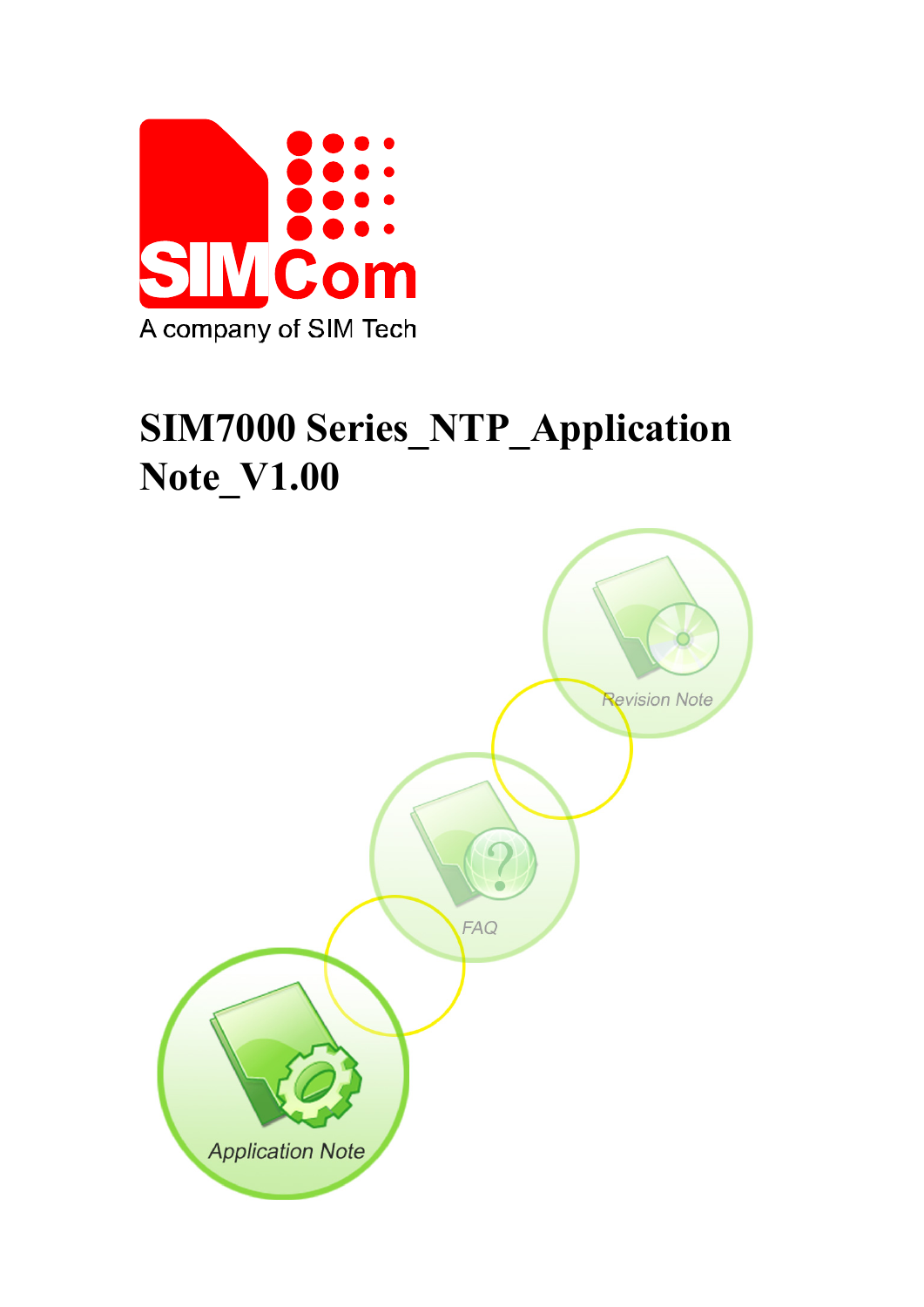

| <b>Document Title</b>      | SIM7000 Series NTP Application Note       |
|----------------------------|-------------------------------------------|
| <b>Version</b>             | 1.00                                      |
| Date                       | 2017-12-18                                |
| <b>Status</b>              | Release                                   |
| <b>Document Control ID</b> | SIM7000 Series NTP Application Note V1.00 |

#### **General Notes**

SIMCom offers this information as a service to its customers, to support application and engineering efforts that use the products designed by SIMCom. The information provided is based upon requirements specifically provided to SIMCom by the customers. SIMCom has not undertaken any independent search for additional relevant information, including any information that may be in the customer's possession. Furthermore, system validation of this product designed by SIMCom within a larger electronic system remains the responsibility of the customer or the customer's system integrator. All specifications supplied herein are subject to change.

#### **Copyright**

This document contains proprietary technical information which is the property of Shanghai SIMCom Wireless Solutions Ltd, copying of this document and giving it to others and the using or communication of the contents thereof, are forbidden without express authority. Offenders are liable to the payment of damages. All rights reserved in the event of grant of a patent or the registration of a utility model or design. All specification supplied herein are subject to change without notice at any time.

*Copyright © Shanghai SIMCom Wireless Solutions Ltd. 2017*

J.H.Com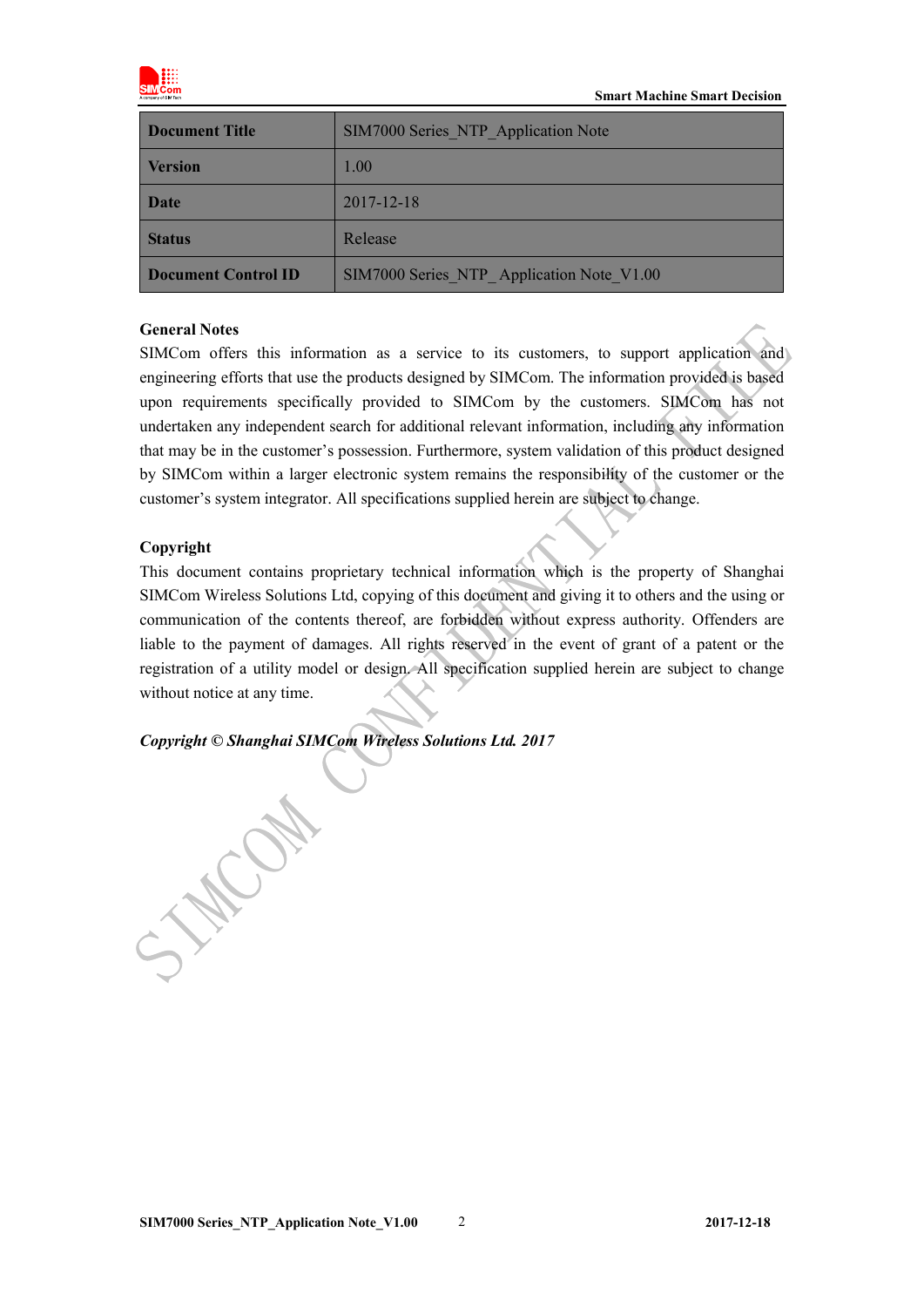

## **Contents**

| 1.1               |                   |
|-------------------|-------------------|
| 1.2               |                   |
| $\boldsymbol{2}$  |                   |
| 3                 |                   |
| 3.1<br>3.2<br>3.3 | $\ldots \ldots 8$ |
|                   |                   |
| A.<br><b>B.</b>   |                   |
|                   |                   |
|                   |                   |
|                   | STE               |
|                   |                   |
|                   |                   |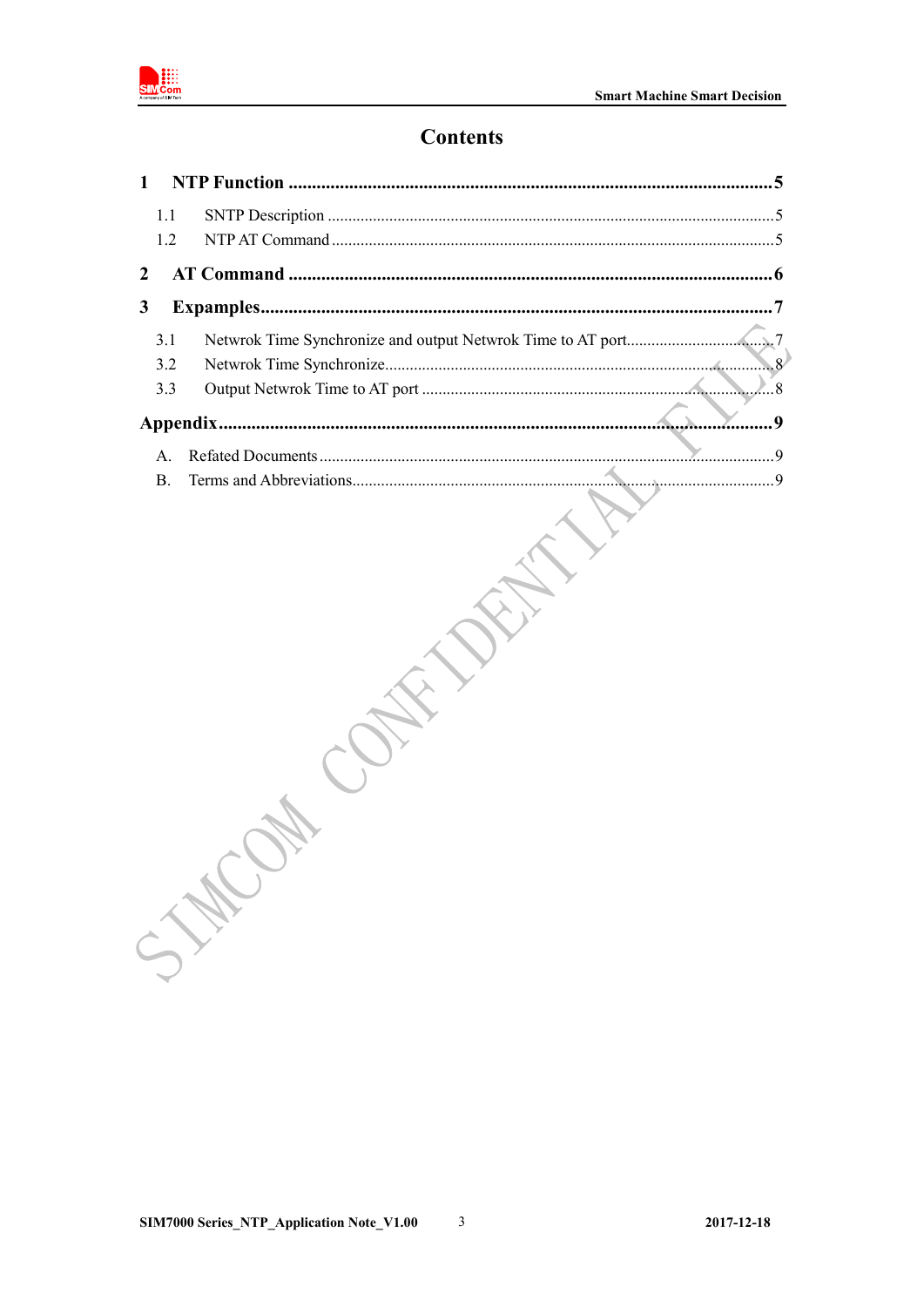

## **Version History**

| Date                  | <b>Version</b> | What is new | <b>Author</b> |
|-----------------------|----------------|-------------|---------------|
| $2017 - 12 - 18$ 1.00 |                | New version | Xiping.li     |

# **Scope**

This document presents the AT command of NTP operation and application examples. This document can apply to SIM7000 series modules with NTP function.

**PRITTING** 

CAL CAKE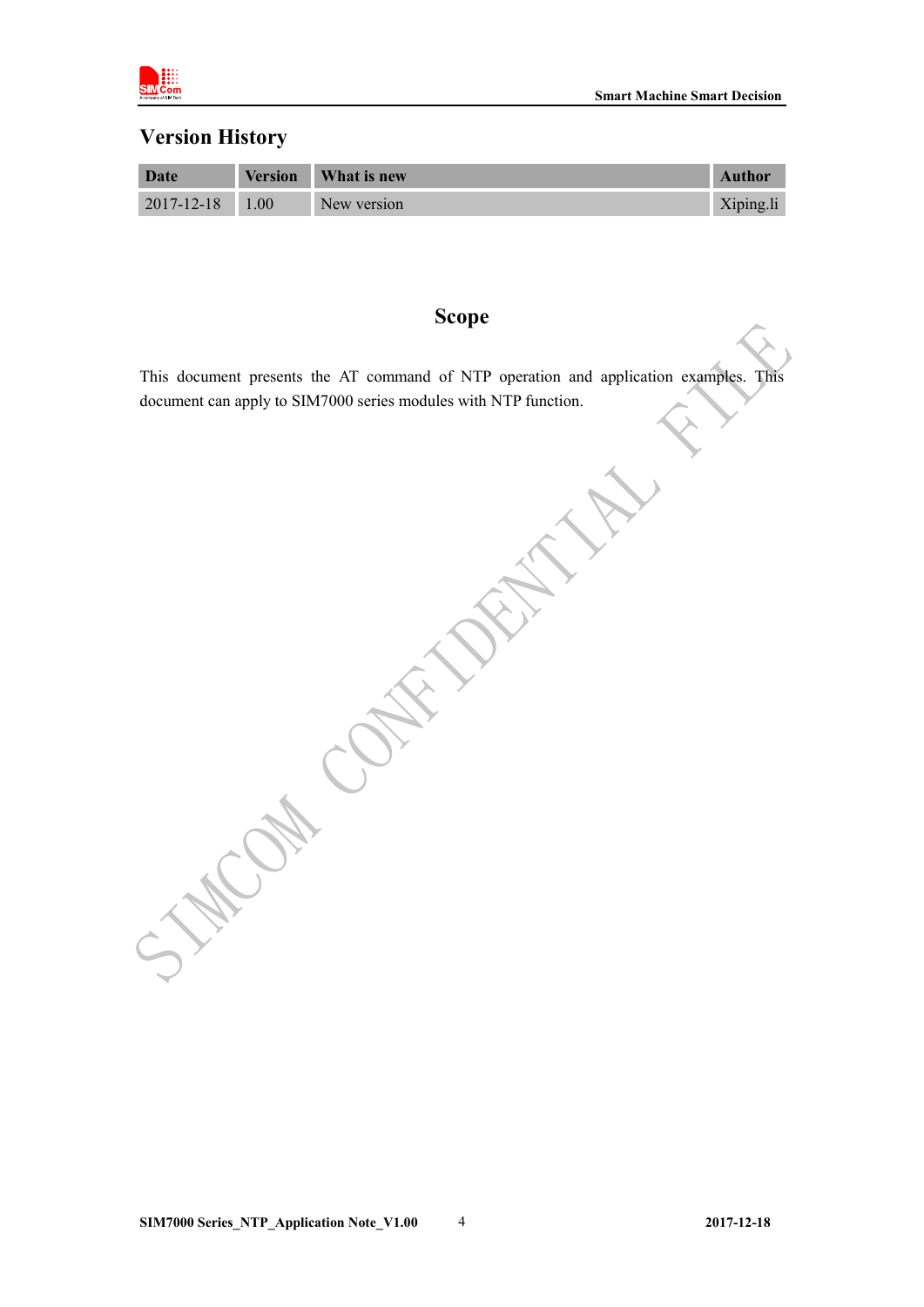

### <span id="page-4-0"></span>**1 NTP Function**

Network Time Protocol (NTP) is used to make computer time synchronization protocol, which allows the computer to its server or clock source (such as quartz, GPS, etc.) do synchronization, it can provide high-precision time correction (LAN with standard deviation of less than 1 millisecond between, WAN tens of milliseconds), and can be accessed by way of confirmation encryption protocol to prevent malicious attacks

#### <span id="page-4-1"></span>**1.1 SNTP Description**

SNTP: Simple Network Time Protocol.

SNTPV4 adapted from the NTP is mainly used to synchronize computer clocks in the Internet. SNTP for NTP function without full use of the situation. Compare previous NTP and SNTP versions, SNTPV4 introduction does not change the original NTP specification and implementation process, it is a further improvement of NTP support in a simple, stateless remote procedure calls to perform accurate and reliable mode of operation, which is similar to in the UDP / TIME protocol.

<span id="page-4-2"></span>Currently SIM7000 series modules only support SNTP function module.

### **1.2 NTPAT Command**

There are a set of AT commands to support the NTP operation.

.WON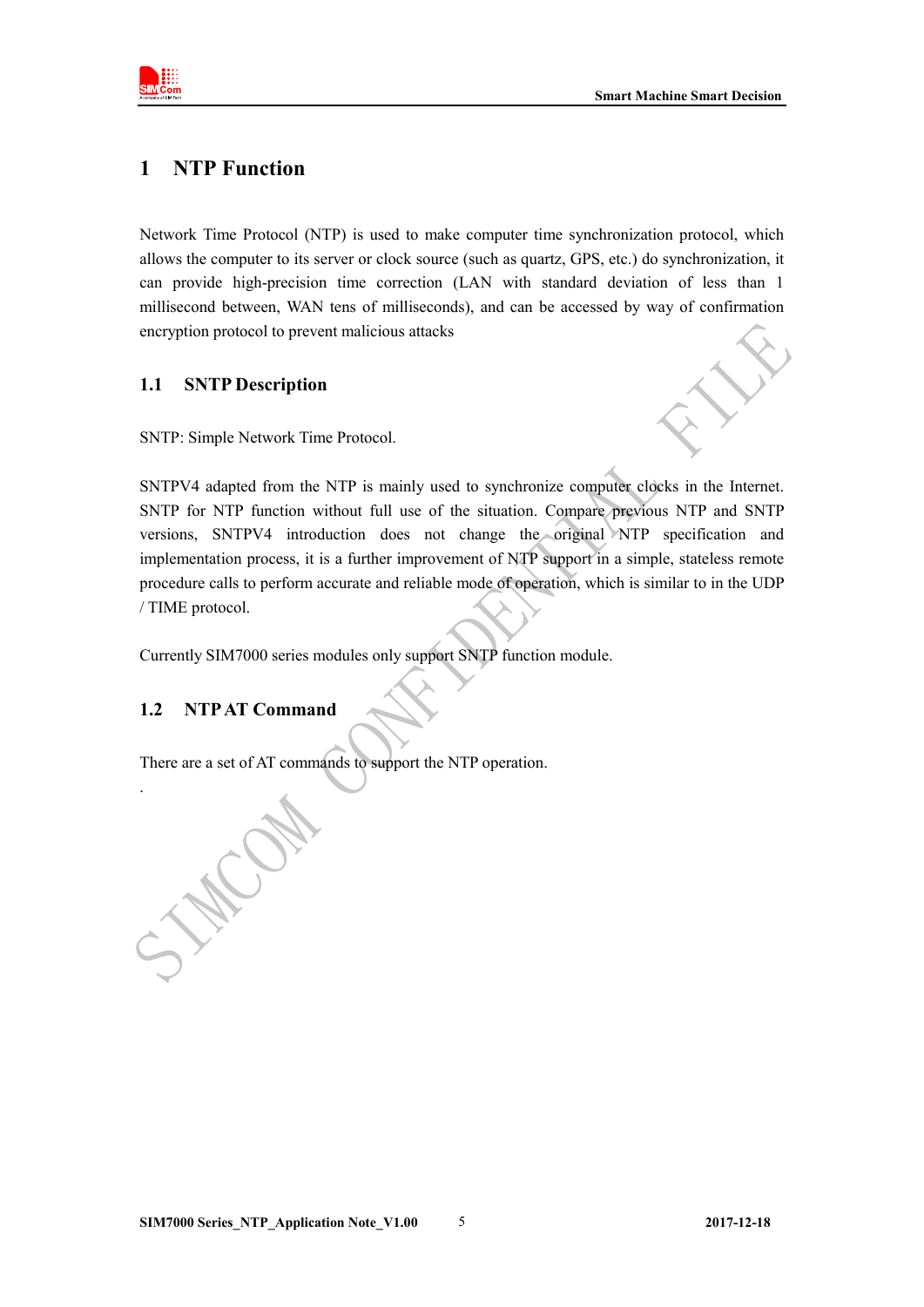

# <span id="page-5-0"></span>**2 AT Command**

SIM7000 series modules provide NTP AT command as follows:

**MANCON** 

| <b>Command</b> | <b>Description</b>           |
|----------------|------------------------------|
| AT+CNTPCID     | Set GPRS bearer profile's ID |
| $AT+CNTP$      | Synchrosize network time     |

For more detail introduction, please refer to SIM7000 Series\_AT Command Manual.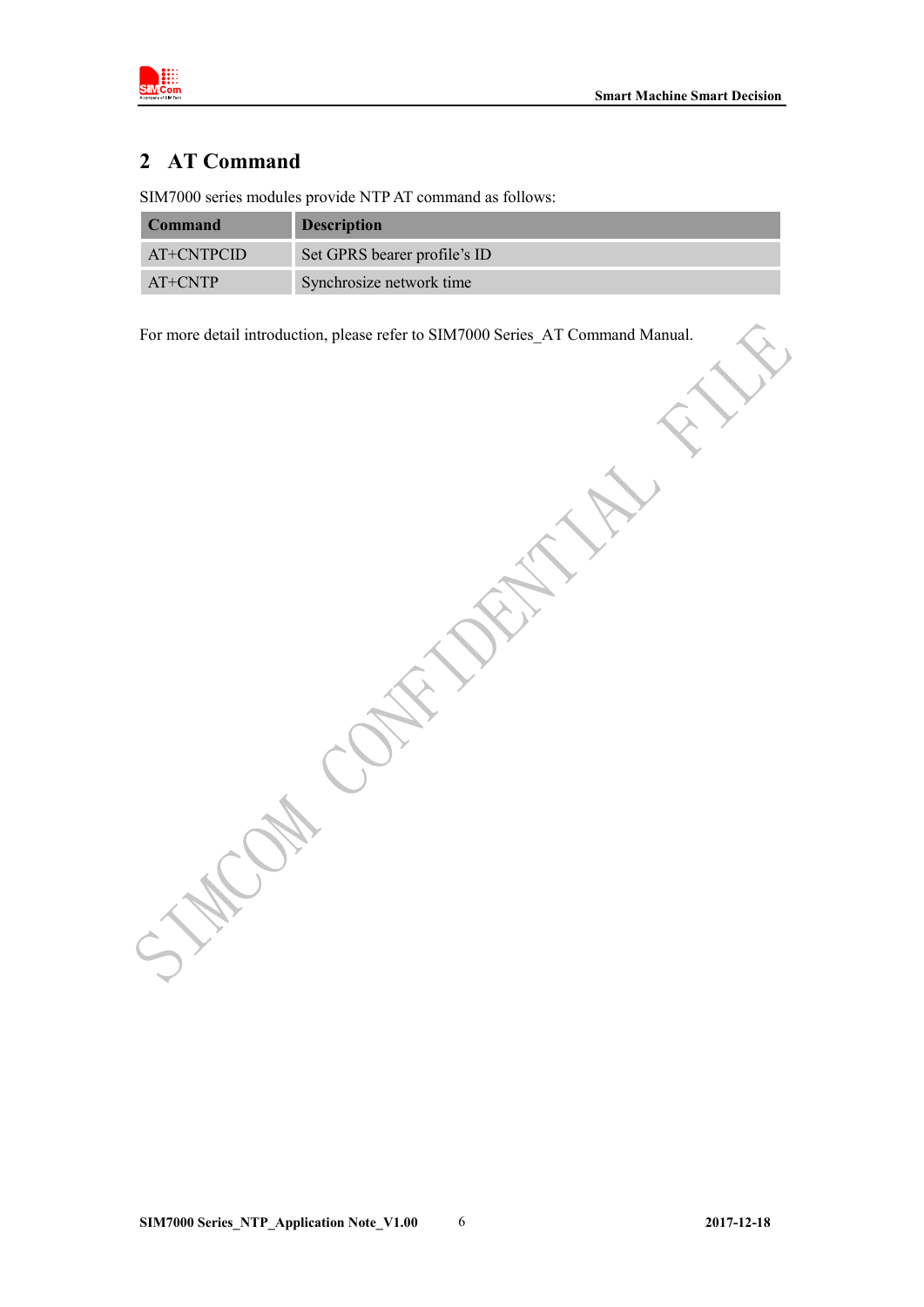

# <span id="page-6-0"></span>**3 Expamples**

There are some examples to explain how to use these commands.

In the "Grammar" columns of following tables, input of AT commands are in black, module return values are in blue.

# <span id="page-6-1"></span>**3.1 Netwrok Time Synchronize and output Netwrok Time to AT port**

| <b>Grammar</b>                          | <b>Description</b>                                                                                                                                                       |
|-----------------------------------------|--------------------------------------------------------------------------------------------------------------------------------------------------------------------------|
| AT+SAPBR=3,1, "APN", "CMNET"<br>OK      | Configure bearer profile 1                                                                                                                                               |
| $AT+SAPBR=1,1$<br>OK                    | To open a GPRS context.                                                                                                                                                  |
| AT+CNTP="202.120.2.101",32<br><b>OK</b> | Set NTP service url and local time<br>zone, cid and output time to AT port<br>Note: Here's 32 actually represent 32/4=8,<br>which means that eight East region, Beijing. |
| AT+CNTP<br><b>OK</b>                    | <b>Start Sync Network Time</b>                                                                                                                                           |
| +CNTP: 1,"2017/11/17,09:25:34"          | Synchronize<br>successfully<br>time<br>and<br>output to AT port.                                                                                                         |
|                                         |                                                                                                                                                                          |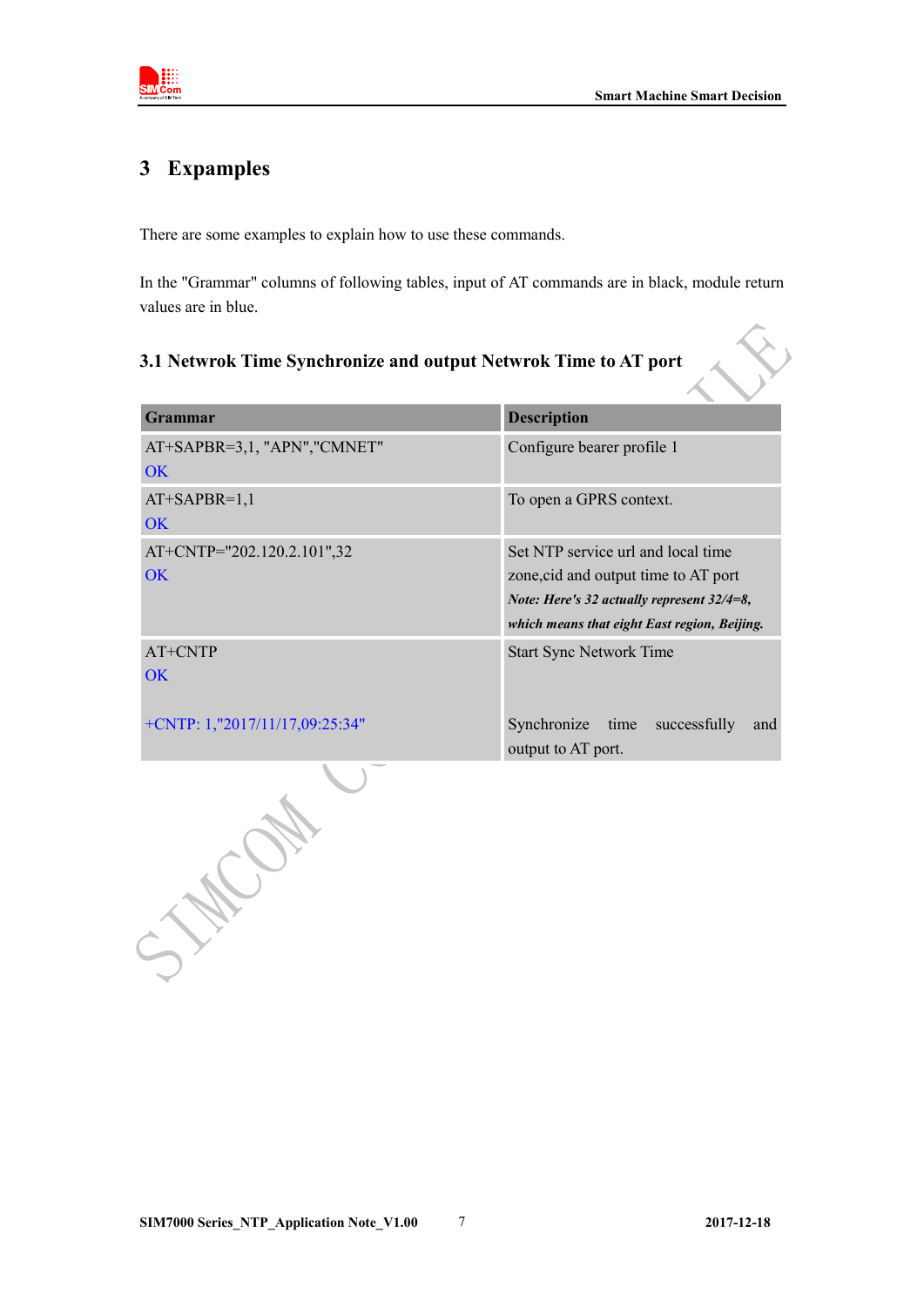

# <span id="page-7-0"></span>**3.2 Netwrok Time Synchronize**

| <b>Grammar</b>                           | <b>Description</b>                                                                         |
|------------------------------------------|--------------------------------------------------------------------------------------------|
| AT+SAPBR=3,1, "APN","CMNET"<br>OK        | Configure bearer profile 1                                                                 |
| $AT+SAPBR=1,1$<br>$\overline{\text{OK}}$ | To open a GPRS context.                                                                    |
| AT+CNTPCID=1<br>$\overline{\text{OK}}$   | Set NTP Use bear profile 1                                                                 |
| AT+CNTP="202.120.2.101",32,1,0           | Set NTP service url and local time zone                                                    |
| $\overline{\text{OK}}$                   | Note: Here's 32 actually represent 32/4=8,<br>which means that eight East region, Beijing. |
| AT+CNTP                                  | <b>Start Sync Network Time</b>                                                             |
| $\overline{\text{OK}}$                   |                                                                                            |
| $+CNTP:1$                                | Synchronize time successfully.                                                             |
| AT+CCLK?                                 | Query local time                                                                           |
| +CCLK: "13/09/11,20:23:25+32"            | Here's timezone may different with that                                                    |
|                                          | in CNTP setting.                                                                           |
| <b>OK</b>                                |                                                                                            |
|                                          |                                                                                            |

# <span id="page-7-1"></span>**3.3 Output Netwrok Time to AT port**

| Grammar                           | <b>Description</b>                                |
|-----------------------------------|---------------------------------------------------|
| AT+SAPBR=3,1, "APN","CMNET"       | Configure bearer profile 1                        |
| OK                                |                                                   |
| $AT+SAPBR=1,1$                    | To open a GPRS context.                           |
| OK                                |                                                   |
| AT+CNTP="202.120.2.101",32,1,1    | Set NTP service url and local time                |
| <b>OK</b>                         | zone, cid and output time to AT port              |
|                                   | <i>Note: Here's 32 actually represent 32/4=8,</i> |
|                                   | which means that eight East region, Beijing.      |
| $AT+CNTP$                         |                                                   |
| OK.                               |                                                   |
|                                   |                                                   |
| $+CNTP: 1, "2017/11/17,09:25:34"$ | Output network time to AT port.                   |

 $\Delta$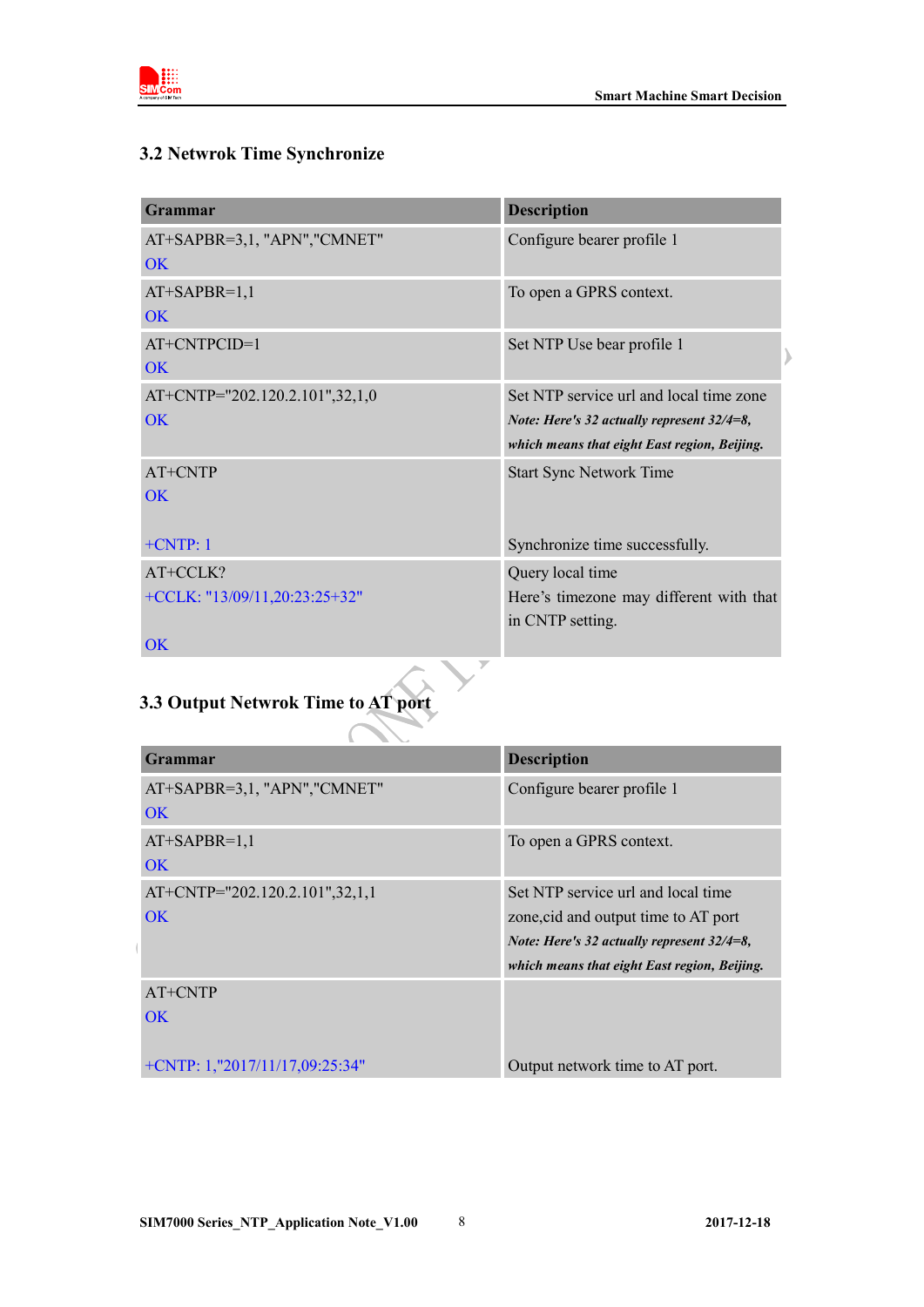

Y

# <span id="page-8-0"></span>**Appendix**

#### <span id="page-8-1"></span>**A. Refated Documents**

| <b>SN</b> | Document name                    | Remark |
|-----------|----------------------------------|--------|
|           | SIM7000 Series AT Command Manual |        |
|           |                                  |        |

#### <span id="page-8-2"></span>**B. Terms and Abbreviations**

| <b>Abbreviation</b> | <b>Description</b>                                                                             |  |
|---------------------|------------------------------------------------------------------------------------------------|--|
| <b>EVB</b>          | <b>Evaluation Board</b>                                                                        |  |
| <b>NTP</b>          | <b>Network Time Protocol</b>                                                                   |  |
| TE                  | Terminal Equipment                                                                             |  |
| <b>TA</b>           | <b>Terminal Adapter</b>                                                                        |  |
| <b>DTE</b>          | Data Terminal Equipment or plainly "the application" which is running on an<br>embedded system |  |
| <b>DCE</b>          | Data Communication Equipment or facsimile DCE(FAX modem, FAX board)                            |  |
| ME                  | Mobile Equipment                                                                               |  |
| <b>MS</b>           | <b>Mobile Station</b>                                                                          |  |
|                     |                                                                                                |  |